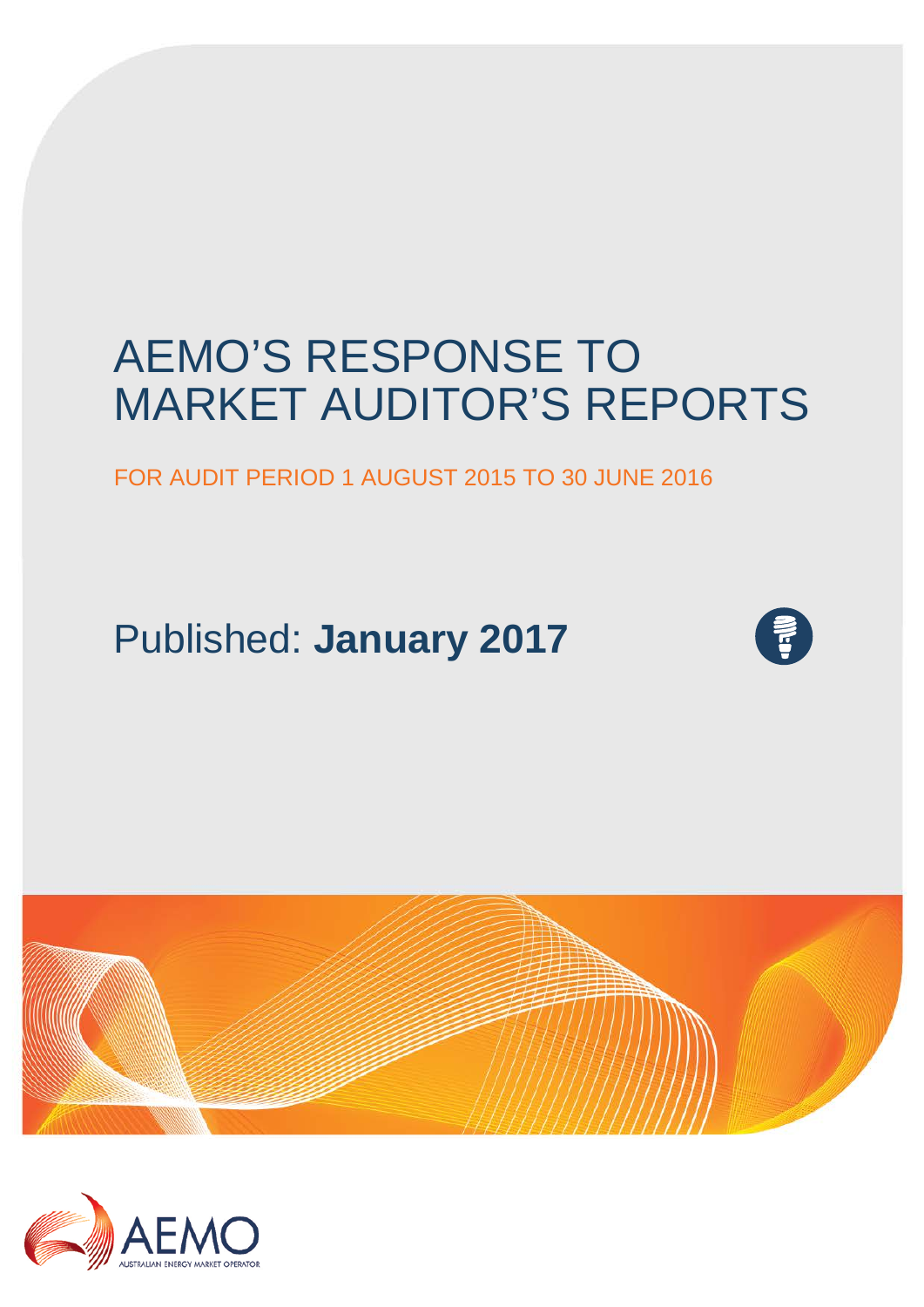# IMPORTANT NOTICE

#### **Purpose**

AEMO has prepared this document in response to the Market Auditor's reports for the annual Wholesale Electricity Market and Gas Services Information audits conducted for the period 1 August 2015 to 30 June 2016, as at the date of publication.

#### **Disclaimer**

This document or the information in it may be subsequently updated or amended. This document does not constitute legal or business advice, and should not be relied on as a substitute for obtaining detailed advice about the Wholesale Electricity Market, the Wholesale Electricity Market Rules, the Gas Services Information Rules, or any other applicable laws, procedures or policies. AEMO has made every effort to ensure the quality of the information in this document but cannot guarantee its accuracy or completeness.

Accordingly, to the maximum extent permitted by law, AEMO and its officers, employees and consultants involved in the preparation of this document:

- make no representation or warranty, express or implied, as to the currency, accuracy, reliability or completeness of the information in this document; and
- are not liable (whether by reason of negligence or otherwise) for any statements or representations in this document, or any omissions from it, or for any use or reliance on the information in it.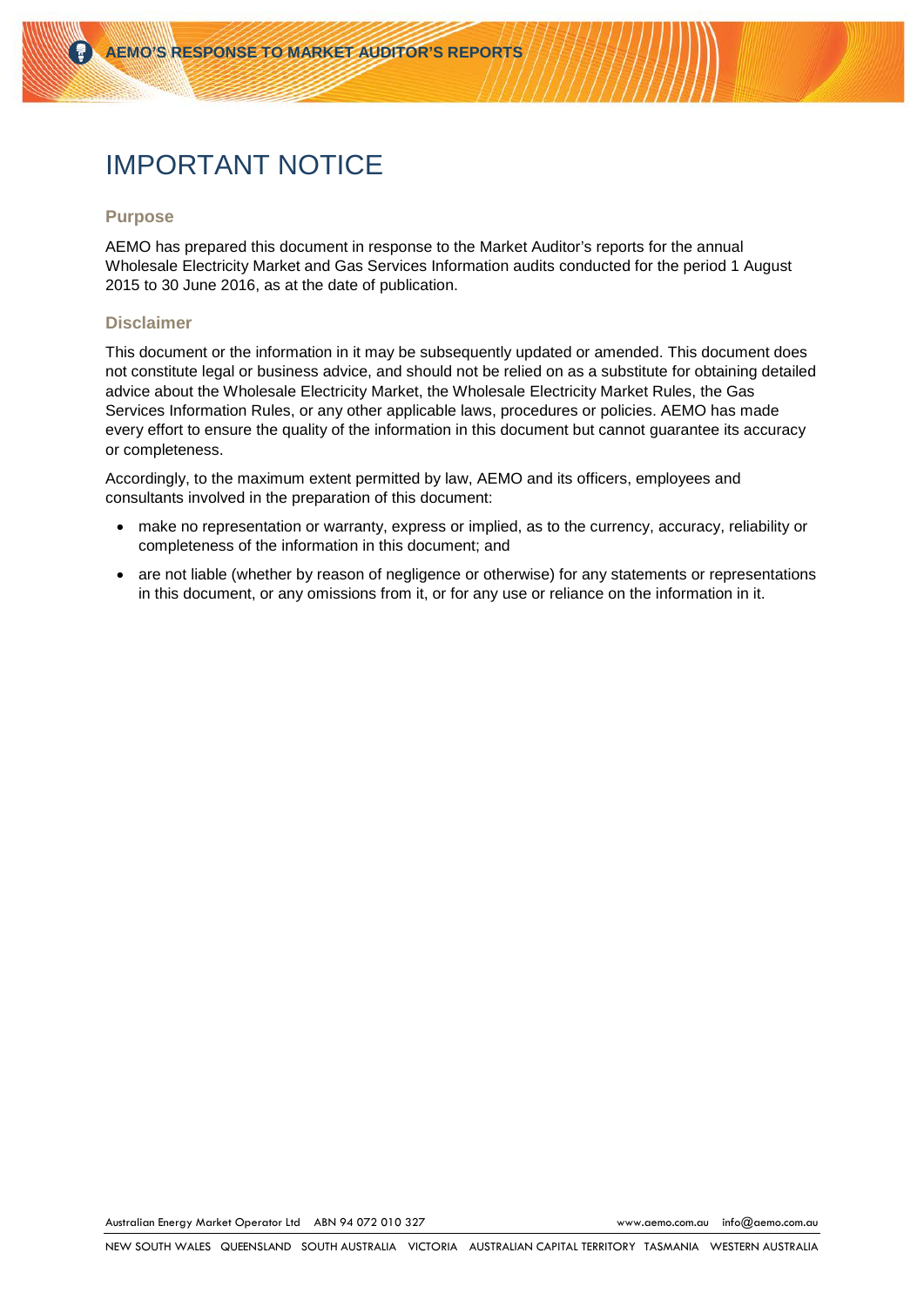### 1. BACKGROUND

The Wholesale Electricity Market (WEM) Rules and the Gas Services Information (GSI) Rules require AEMO to appoint a market auditor to conduct the WA electricity and gas market audits. The audits are compliance-based reviews of AEMO's obligations under the WEM Rules, the GSI Rules and associated procedures.[1](#page-2-0)

The WEM Rules and the GSI Rules require four annual audits to be undertaken:

- 1. Audit 1 WEM Market Operator Electricity Compliance Audit;
- 2. Audit 2 WEM Market Operator Electricity Software Compliance Audit;
- 3. Audit 3 GSI Gas Compliance Audit; and
- 4. Audit 4 WEM System Management Electricity Compliance Audit.

AEMO appointed PA Consulting Group Limited to conduct the market audits for the period 1 August 2015 to 30 June 2016.

The final audit reports prepared by PA Consulting can be found on AEMO's website at <http://aemo.com.au/Electricity/Wholesale-Electricity-Market-WEM/Compliance-and-audit> and should be read in conjunction with this report.

This report sets out the matters that AEMO accepts and does not accept (and reasons for those views) with respect to the final audit reports as required under clause 2.14.4(b) of the WEM Rules and rule 174(3) of the GSI Rules.

<span id="page-2-0"></span>As most IMO functions were transferred to AEMO on 30 November 2015, and System Management functions were transferred from Western Power to AEMO on 1 July 2016, the market audits also took into account activities carried out during the audit period by the IMO and Western Power (in its previous System Management capacity).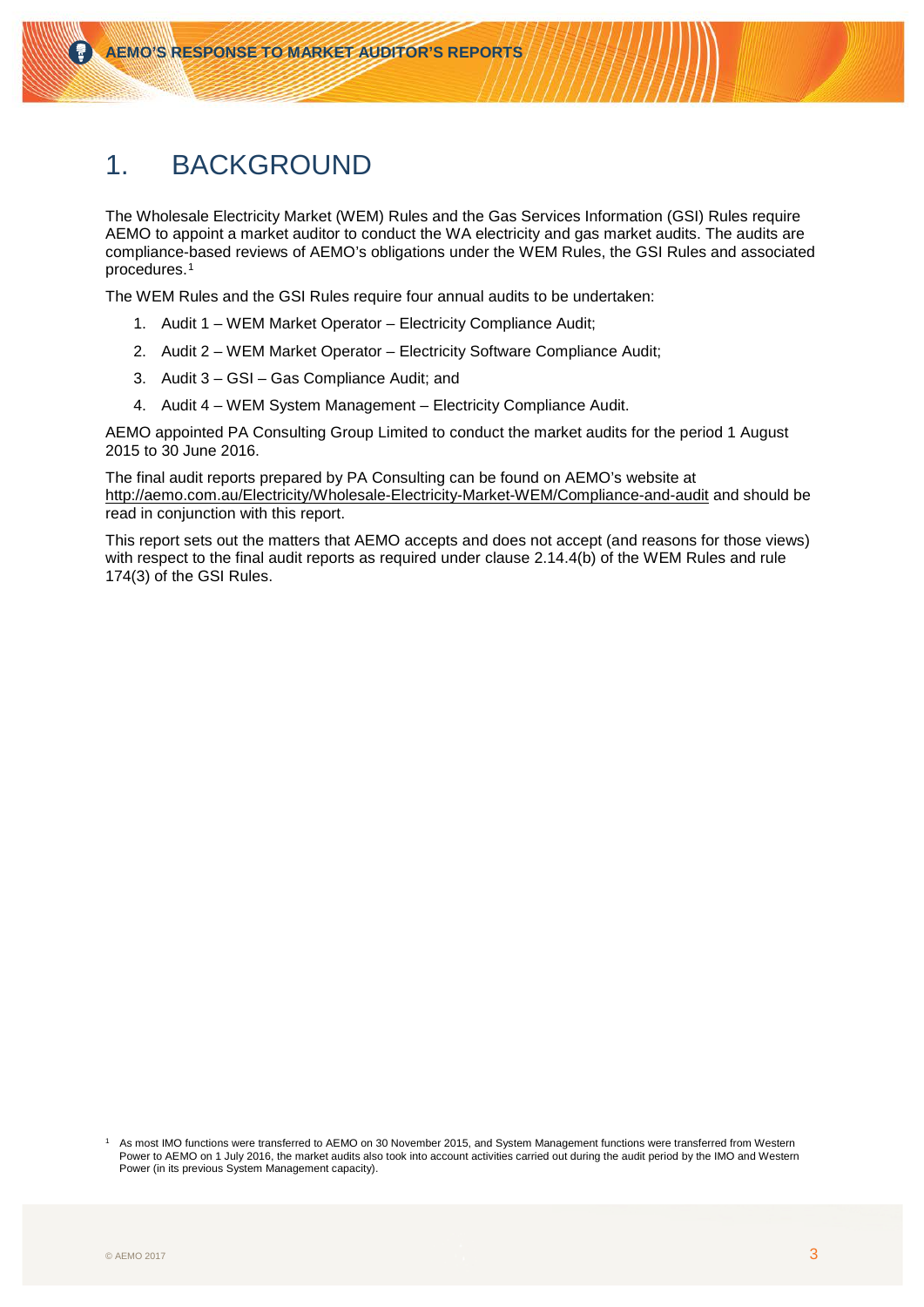## 2. AEMO'S RESPONSE

### **2.1 Overview**

AEMO accepts all of PA Consulting's findings and recommendations with respect to final audit reports 1, 2 and 3.

During the audit period Western Power was responsible for System Management functions. However, those System Management functions were transferred to AEMO on 1 July 2016, so AEMO must respond to PA Consulting's findings and recommendations for final audit report 4.

On this basis, AEMO accepts all PA Consulting's findings and recommendations detailed in final audit report 4, with the exception of the following finding and recommendation:

*System Management has no process to determine whether a participant has lodged an outage request to avoid exposure to paying reserve capacity refunds (as required under clause 3.19.3A(c)).*

*Under clause 3.19.3A(c) of the Electricity Rules, System Management must not approve an outage request made principally to avoid exposure to reserve capacity refunds. Since market start, System Management has had no process to make this determination. With AEMO adopting the system operator role, and in light of AEMO staff's greater knowledge and understanding of the Reserve Capacity Mechanism, we recommend AEMO establish a process to meet its obligations under this clause.[2](#page-3-0)*

### **2.2 Reasons**

AEMO does not accept the above finding and recommendation on the basis that:

a) Clause 3.19.3A(c) of the WEM Rules states:

*In assessing whether to grant a request for Opportunistic Maintenance, System Management:*

*…*

*(c) may decline to approve Opportunistic Maintenance for a Facility or item of equipment where it considers that the request has been made principally to avoid exposure to Reserve Capacity refunds as described in clause 4.26 rather than to perform maintenance ...*

This clause states that AEMO *may* (rather than *must)* decline to approve of Opportunistic Maintenance made principally to avoid exposure to Reserve Capacity refunds.

- b) AEMO considers that under section 10.1 of the Facility Outage Power System Operating Procedure,<sup>[3](#page-3-1)</sup> there is a documented procedure permitting System Management to query requests for Opportunistic Maintenance by requiring the relevant Market Participant or Network Operator to make a written declaration that the capacity for which Opportunistic Maintenance is being sought is available prior to the outage commencing. If a Market Participant or Network Operator fails to comply with this request, then the PSOP requires System Management to reject the Opportunistic Maintenance request. In this context, the PSOP specifically refers to System Management's discretion under clause 3.19.3A(c) of the WEM Rules, where it considers an outage request for Opportunistic Maintenance is made principally to avoid exposure to Reserve Capacity refunds.
- c) The WEM Rules do not confer any policing powers upon System Management to verify declared availability of Market Participants.

<span id="page-3-0"></span>2 Final audit report 4; page 22.

<span id="page-3-1"></span><sup>3</sup> https://www.aemo.com.au/-/media/Files/Electricity/WEM/Security\_and\_Reliability/facility-outages-psop528697C8E166.pdf